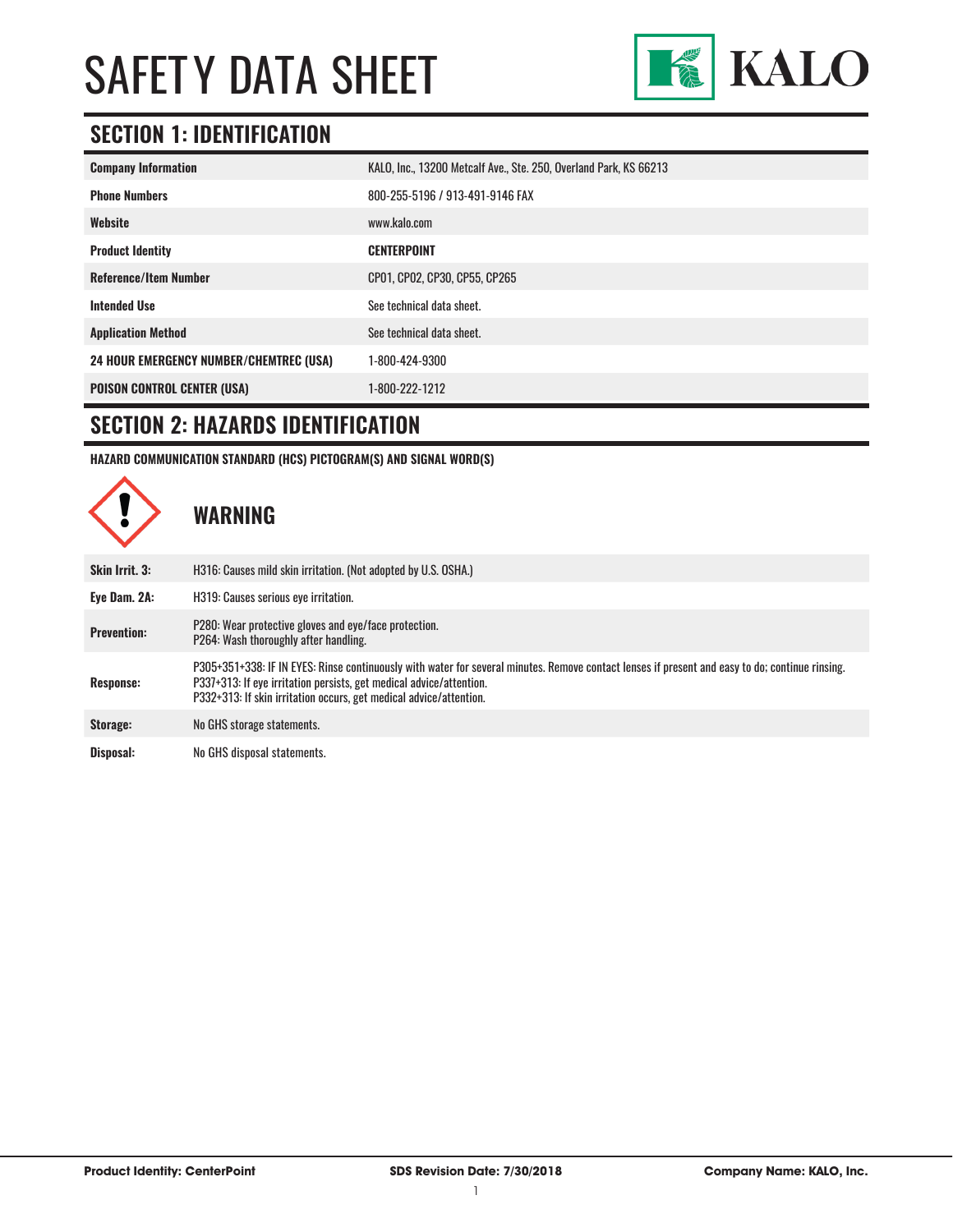

### **SECTION 3: COMPOSITION/INFORMATION ON INGREDIENTS**

This product is labeled with the following GHS classifications, as it contains substances that present a hazard within the meaning of the relevant State and Federal Hazardous Substances regulations. This product is a proprietary blend and the ingredients and mixture percentages are being withheld as confidential business information.

| <b>Ingredient/Chemical Designations:</b> | Nonionic Surfactant                                             |  |  |
|------------------------------------------|-----------------------------------------------------------------|--|--|
| <b>CAS No.:</b>                          | Proprietary                                                     |  |  |
| Weight %:                                | $10 - 25$                                                       |  |  |
| Notes:                                   | [1] Substance classified with a health or environmental hazard. |  |  |
| <b>Ingredient/Chemical Designations:</b> | <b>Nonionic Surfactant</b>                                      |  |  |
| <b>CAS No.:</b>                          | Proprietary                                                     |  |  |
| Weight %:                                | $1.0 - 10$                                                      |  |  |
| Notes:                                   | [1] Substance classified with a health or environmental hazard. |  |  |
|                                          |                                                                 |  |  |
| <b>Ingredient/Chemical Designations:</b> | Nonionic Surfactant                                             |  |  |
| <b>CAS No.:</b>                          | Proprietary                                                     |  |  |
| Weight %:                                | $1.0 - 10$                                                      |  |  |
| Notes:                                   | [1] Substance classified with a health or environmental hazard. |  |  |
| <b>Ingredient/Chemical Designations:</b> | <b>Nonionic Solvent</b>                                         |  |  |
| <b>CAS No.:</b>                          | Proprietary                                                     |  |  |
| Weight %:                                | $1.0 - 10$                                                      |  |  |

### **SECTION 4: FIRST AID MEASURES**

### **[DESCRIPTIONS]**

| General:     | In all cases of doubt, or when symptoms persist, seek medical attention. Never give anything by mouth to an unconscious person.                                                                                                         |
|--------------|-----------------------------------------------------------------------------------------------------------------------------------------------------------------------------------------------------------------------------------------|
| Inhalation:  | Remove to fresh air. Keep patient warm and at rest. If breathing is irregular or stopped, give artificial respiration. If unconscious, place in the recovery<br>position and obtain immediate medical attention. Give nothing by mouth. |
| Eyes:        | Irrigate copiously with clean fresh water for at least 10 minutes, holding the eyelids apart and seek medical attention.                                                                                                                |
| <b>Skin:</b> | Remove contaminated clothing. Wash skin thoroughly with soap and water or use a recognized skin cleanser. Do NOT use solvents or thinners.                                                                                              |
| Ingestion:   | If accidentally swallowed, obtain immediate medical attention. Keep at rest, Do NOT induce vomiting.                                                                                                                                    |
|              | [MOST IMPORTANT SYMPTOMS AND EFFECTS, BOTH ACUTE AND DELAYED]                                                                                                                                                                           |
| Overview:    | No adverse symptoms or effects anticipated under normal handling conditions. See Section 2 for further details.                                                                                                                         |
| Eyes:        | Causes serious eye irritation.                                                                                                                                                                                                          |
| Skin:        | Causes mild skin irritation. (Not adopted by U.S. OSHA.)                                                                                                                                                                                |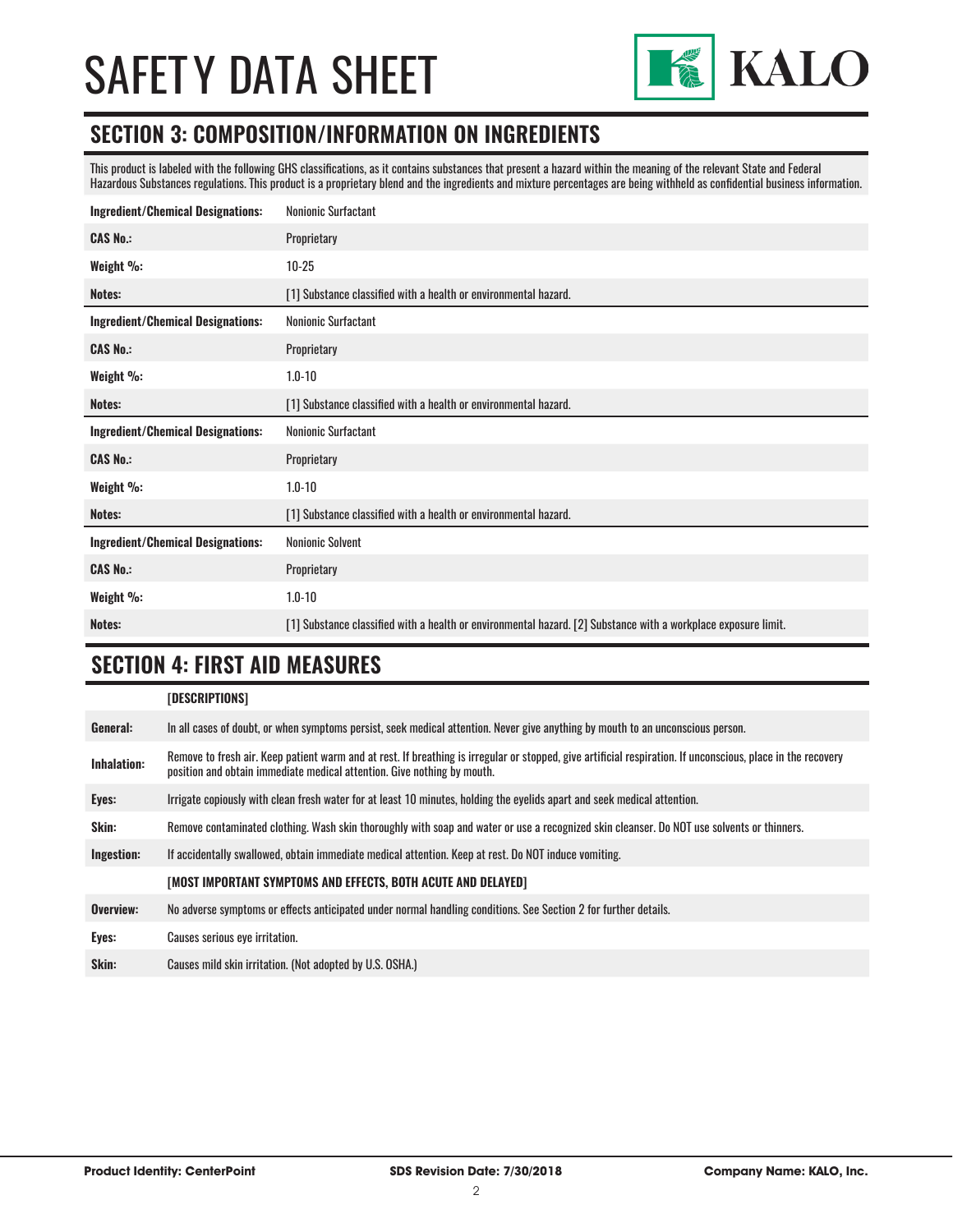

### **SECTION 5: FIREFIGHTING MEASURES**

| <b>Extinguishing Media:</b>     | Recommended extinguishing media: alcohol resistant foam, CO <sup>2</sup> , powder, water spray. Do not use water jet.                                                                                                                                                                                                                                  |
|---------------------------------|--------------------------------------------------------------------------------------------------------------------------------------------------------------------------------------------------------------------------------------------------------------------------------------------------------------------------------------------------------|
| <b>Special Hazards:</b>         | Combustion may yield smoke, carbon monoxide, and other products of incomplete combustion. Oxides of sulfur, nitrogen or phosphorus may<br>also be formed.                                                                                                                                                                                              |
| <b>Advice For Firefighters:</b> | Evacuate area. Prevent contamination from run-off of adjacent areas, streams, drinking water and sewers. Do not flush down sewers or other<br>drainage systems. Exposed firefighters must wear standard protective equipment and in enclosed areas self-contained breathing apparatus.<br>Use water-spray to cool fire-exposed surfaces and personnel. |

## **SECTION 6: ACCIDENTAL RELEASE MEASURES**

| <b>Precautions/Procedures:</b>                                         | Keep all sources of ignition away from spill/release. In case of a major spill or spillage in a confined space evacuate the area and<br>check vapor levels.                                                                                                                                                                                                                                                                                                                                                                                                                                                                                                               |
|------------------------------------------------------------------------|---------------------------------------------------------------------------------------------------------------------------------------------------------------------------------------------------------------------------------------------------------------------------------------------------------------------------------------------------------------------------------------------------------------------------------------------------------------------------------------------------------------------------------------------------------------------------------------------------------------------------------------------------------------------------|
| <b>Environmental Precautions:</b>                                      | Do not allow spills to enter drains or water courses.                                                                                                                                                                                                                                                                                                                                                                                                                                                                                                                                                                                                                     |
| <b>Methods and Material For</b><br><b>Containment and Cleaning Up:</b> | Ventilate the area and avoid breathing vapors. Take the personal protective measures listed in Section 8. Contain and absorb spillage<br>with non-combustible materials (e.g. sand/earth/vermiculite). Place in closed containers outside buildings and dispose of according<br>to the Waste Regulations (see Section 13). Clean, preferably with a detergent. Do not use solvents. Do not allow spills to enter drains<br>or water courses. If drains, sewers, streams or lakes are contaminated, inform the local water company immediately. In the case of<br>contamination of rivers, streams, or lakes, the Environmental Protection Agency should also be informed. |

### **SECTION 7: HANDLING AND STORAGE**

| <b>Precautions For Safe Handling:</b> | Do not get in eyes, on skin, or on clothing. Do not breathe vapors or mists. Keep container closed. Use only with adequate<br>ventilation. Use good personal hygiene practices. Wash hands before eating, drinking, smoking. Remove contaminated clothing and<br>wash before reuse. Destroy contaminated belts and shoes and other items that cannot be decontaminated.<br>See Section 2 for further details. |
|---------------------------------------|---------------------------------------------------------------------------------------------------------------------------------------------------------------------------------------------------------------------------------------------------------------------------------------------------------------------------------------------------------------------------------------------------------------|
| <b>Conditions For Safe Storage:</b>   | Store in tightly closed containers in dry, well-ventilated area, away from excessive heat and incompatibles.<br>See Section 2 for further details.                                                                                                                                                                                                                                                            |
| <b>Incompatible Materials:</b>        | Oxidizing agents.                                                                                                                                                                                                                                                                                                                                                                                             |
| <b>Specific End Use(s):</b>           | See technical data sheet.                                                                                                                                                                                                                                                                                                                                                                                     |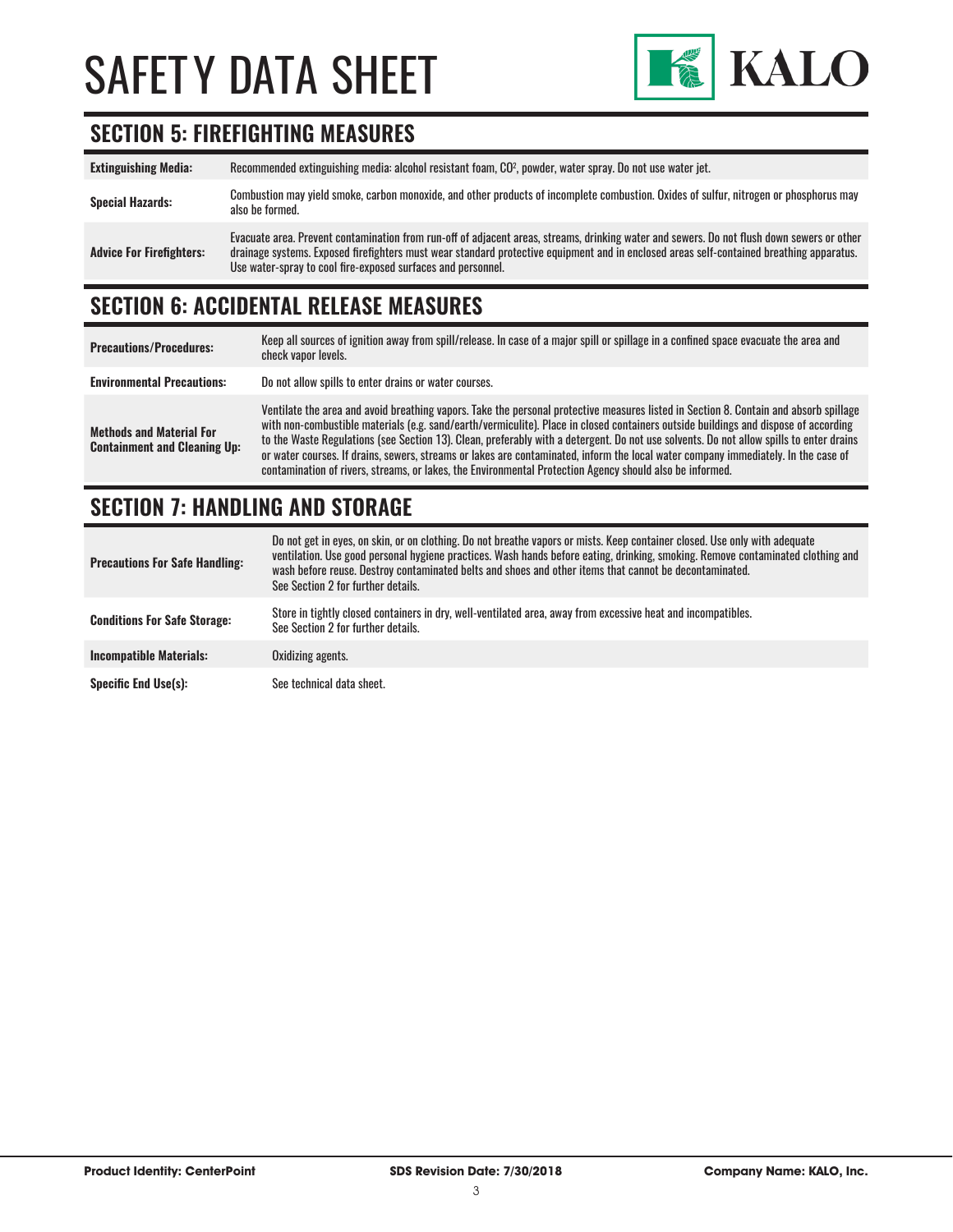

### **SECTION 8: EXPOSURE CONTROLS/PERSONAL PROTECTION**

**Exposure Data:** This product contains the following ingredient with established limits for exposure under OSHA, ACGIH and/or NIOSH.

| <b>CAS No.</b> | Ingredient                 | <b>Source</b> | Value                                      |
|----------------|----------------------------|---------------|--------------------------------------------|
|                |                            | OSHA          | TWA: 50ppm (240 mg/m <sup>3</sup> ) [skin] |
| Proprietary    | <b>Proprietary Solvent</b> | ACGIH         | TWA: 20 ppm, revised 2003                  |
|                |                            | NIOSH         | TWA: $5$ ppm $(24 \text{ mg/m}^3)$ [skin]  |
| <b>CAS No.</b> | Ingredient                 | <b>Source</b> | Value                                      |
|                |                            | <b>OSHA</b>   | No Established Limit                       |
| Proprietary    | Nonionic Surfactant        | ACGIH         | No Established Limit                       |
|                |                            | <b>NIOSH</b>  | No Established Limit                       |
| <b>CAS No.</b> |                            | <b>Source</b> | <b>Value</b>                               |
|                | Ingredient                 |               |                                            |
|                |                            | <b>OSHA</b>   | No Established Limit                       |
| Proprietary    | Nonionic Surfactant        | <b>ACGIH</b>  | No Established Limit                       |
|                |                            | <b>NIOSH</b>  | No Established Limit                       |
| <b>CAS No.</b> | Ingredient                 | <b>Source</b> | Value                                      |
|                |                            | <b>OSHA</b>   | No Established Limit                       |
| Proprietary    | Nonionic Surfactant        | ACGIH         | No Established Limit                       |

**Carcinogen Data:** This product contains the following ingredients (at greater than 0.1%) that are suspected of being or known to be a carcinogen under OSHA, NTP or IARC.

| <b>CAS No.</b> | Ingredient                 | <b>Source</b> | Value                                                                 |
|----------------|----------------------------|---------------|-----------------------------------------------------------------------|
|                |                            | <b>OSHA</b>   | Select Carcinogen: No                                                 |
| Proprietary    | <b>Proprietary Solvent</b> | <b>NTP</b>    | Known: No / Suspected: No                                             |
|                |                            | IARC          | Group 1: No / Group 2a: No / Group 2b: No / Group 3: No / Group 4: No |
| <b>CAS No.</b> | Ingredient                 | <b>Source</b> | Value                                                                 |
|                |                            | <b>OSHA</b>   | Select Carcinogen: No                                                 |
| Proprietary    | Nonionic Surfactant        | <b>NTP</b>    | Known: No / Suspected: No                                             |
|                |                            | <b>IARC</b>   | Group 1: No / Group 2a: No / Group 2b: No / Group 3: No / Group 4: No |
| <b>CAS No.</b> | Ingredient                 | <b>Source</b> | Value                                                                 |
|                |                            | <b>OSHA</b>   | Select Carcinogen: No                                                 |
| Proprietary    | Nonionic Surfactant        | <b>NTP</b>    | Known: No / Suspected: No                                             |
|                |                            | IARC          | Group 1: No / Group 2a: No / Group 2b: No / Group 3: No / Group 4: No |
|                |                            |               |                                                                       |
| <b>CAS No.</b> | Ingredient                 | <b>Source</b> | Value                                                                 |
|                |                            | <b>OSHA</b>   | Select Carcinogen: No                                                 |
| Proprietary    | <b>Nonionic Surfactant</b> | <b>NTP</b>    | Known: No / Suspected: No                                             |

|                              | <b>[EXPOSURE CONTROLS]</b>                                                                                                                                                                                                                                                                                                             |
|------------------------------|----------------------------------------------------------------------------------------------------------------------------------------------------------------------------------------------------------------------------------------------------------------------------------------------------------------------------------------|
| <b>Respiratory:</b>          | If workers are exposed to concentrations above the exposure limit, they must use the appropriate certified respirators.                                                                                                                                                                                                                |
| Eyes:                        | Wear safety eyewear (e.g. safety spectacles/goggles/visors) to protect against the splash of liquids.                                                                                                                                                                                                                                  |
| Skin:                        | Overalls, which cover the body, arms, and legs, should be worn. Skin should not be exposed. All parts of the body should be washed after contact.                                                                                                                                                                                      |
| <b>Engineering Controls:</b> | Provide adequate ventilation. Where reasonably practicable, this should be achieved by the use of local exhaust ventilation and good general<br>extraction. If these are not sufficient to maintain concentrations of particulates, and any vapor below occupational exposure limits, suitable<br>respiratory protection must be worn. |
| <b>Other Work Practices:</b> | See technical data sheet.                                                                                                                                                                                                                                                                                                              |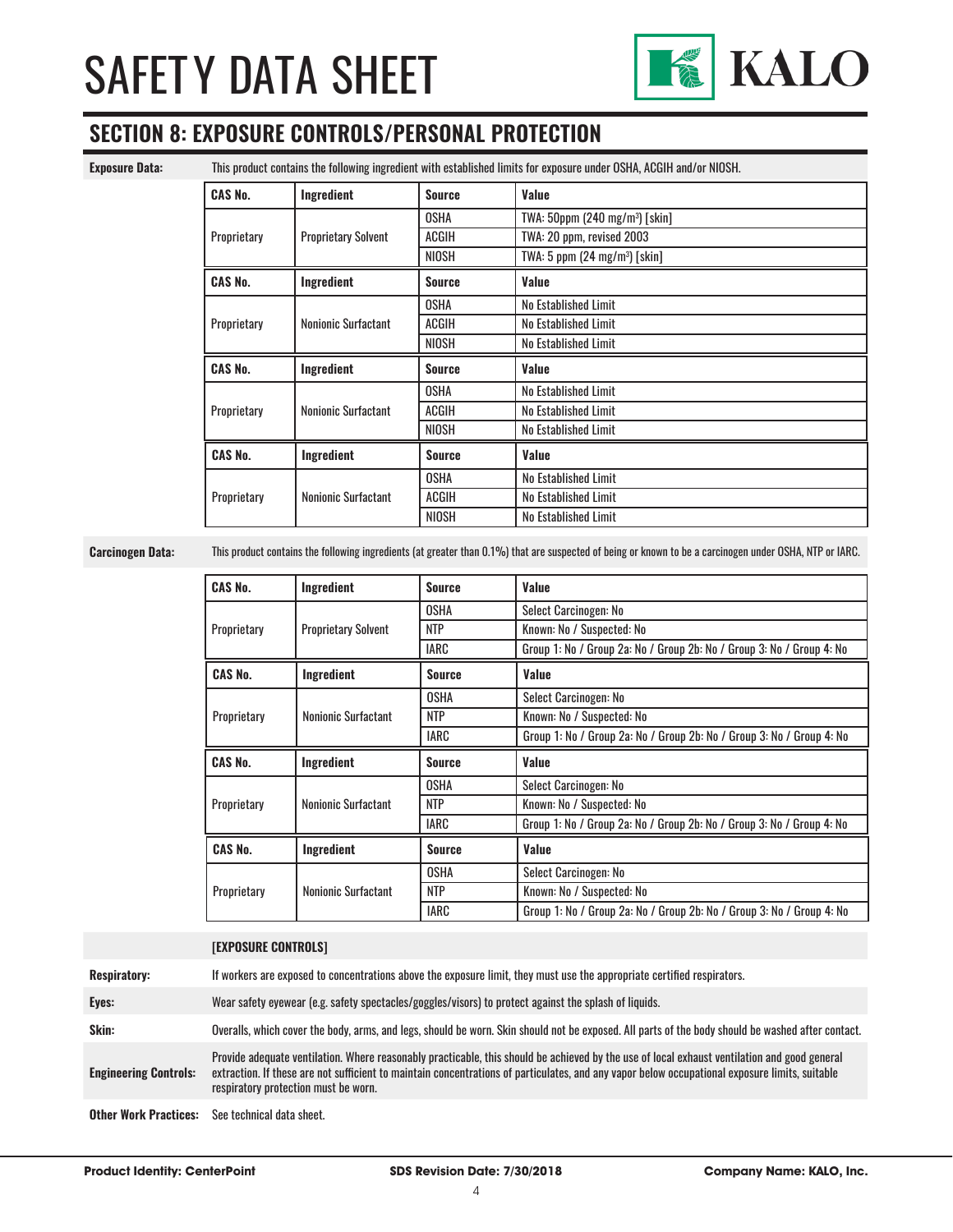

### **SECTION 9: PHYSICAL AND CHEMICAL PROPERTIES**

| <b>Appearance:</b>                                | Clear to Slightly Hazy Pale Yellow Liquid |
|---------------------------------------------------|-------------------------------------------|
| Odor:                                             | Mild                                      |
| <b>Odor Threshold:</b>                            | <b>Not Measured</b>                       |
| pH:                                               | 6-7 (1% aqueous silution)                 |
| <b>Specific Gravity:</b>                          | $0.94 - 0.96 @ 20°C$                      |
| <b>Flashpoint:</b>                                | >200°F (>93°C) SETA Flash Closed Cup      |
| <b>Solubility in Water:</b>                       | <b>Not Measured</b>                       |
| Viscosity (cSt):                                  | <b>Not Measured</b>                       |
| $VOC\%$ :                                         | <b>Not Measured</b>                       |
| <b>Vapor Pressure (Pa):</b>                       | <b>Not Measured</b>                       |
| <b>Vapor Density:</b>                             | <b>Not Measured</b>                       |
| <b>Melting/Freezing Points:</b>                   | <b>Not Measured</b>                       |
| Initial Boiling Point/Range (OF/OC):              | <b>Not Measured</b>                       |
| <b>Flammability (Solid, Gas):</b>                 | Not Applicable                            |
| <b>Upper Flammability/Explosive Limits:</b>       | <b>Not Measured</b>                       |
| Lower Flammability/Explosive Limits:              | <b>Not Measured</b>                       |
| <b>Decomposition Temperature:</b>                 | <b>Not Measured</b>                       |
| <b>Auto-Ignition Temperature:</b>                 | <b>Not Measured</b>                       |
| Partition Co-Efficient n-octanol/water (Log Kow): | <b>Not Measured</b>                       |
| <b>Evaporation Rate (Ether=1):</b>                | <b>Not Measured</b>                       |
| Other:                                            | No other relevant information.            |

## **SECTION 10: STABILITY AND REACTIVITY**

| <b>Reactivity:</b>                       | Not chemically reactive.                                                                                |
|------------------------------------------|---------------------------------------------------------------------------------------------------------|
| <b>Chemical Stability:</b>               | Stable under normal ambient and anticipated conditions of use.                                          |
| <b>Hazardous Reactions:</b>              | Hazardous reactions not anticipated.                                                                    |
| <b>Conditions To Avoid:</b>              | Extended exposure to high temperatures can cause decomposition. Avoid all possible sources of ignition. |
| <b>Incompatible Materials:</b>           | Oxidizing agents.                                                                                       |
| <b>Hazardous Decomposition Products:</b> | Not anticipated under normal conditions of use.                                                         |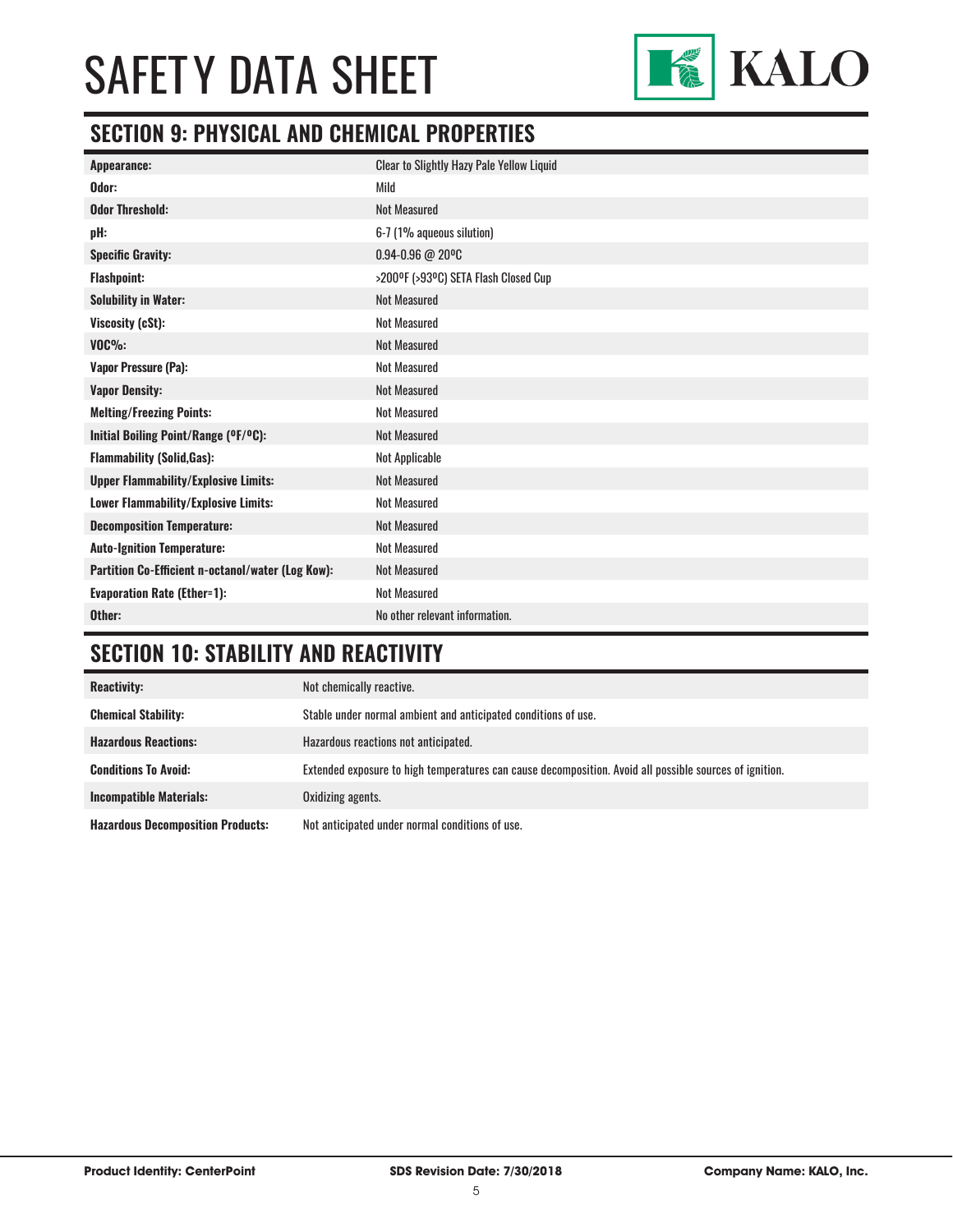

### **SECTION 11: TOXICOLOGICAL INFORMATION**

|                                                                   | [ACUTE TOXICITY ESTIMATE]                    |                                                          |                          |  |
|-------------------------------------------------------------------|----------------------------------------------|----------------------------------------------------------|--------------------------|--|
| Ingredients:                                                      | Proprietary Blend of Surfactants and Solvent |                                                          |                          |  |
| Oral LD50mg/kg:                                                   | >2,000.00/Category: NA                       |                                                          |                          |  |
| Skin LD50mg/kg:<br>>2,000.00/Category: NA                         |                                              |                                                          |                          |  |
| Inhalation Vapor LC50mg/L/4hr:                                    | >20.00                                       |                                                          |                          |  |
| Inhalation Dust/Mist LC50mg/L/4hr:                                | >11.00                                       |                                                          |                          |  |
| <b>ITEM</b>                                                       |                                              | <b>HAZARD</b>                                            | <b>CATEGORY</b>          |  |
| <b>Acute Toxicity (mouth):</b>                                    |                                              | Not Applicable                                           | $-$                      |  |
| <b>Acute Toxicity (skin):</b>                                     |                                              | Not Applicable                                           | $\overline{\phantom{a}}$ |  |
| <b>Acute Toxicity (inhalation):</b>                               |                                              | Not Applicable                                           | $\overline{\phantom{a}}$ |  |
| <b>Skin Corrosion/Irritation:</b>                                 |                                              | Causes mild skin irritation. (Not adopted by U.S. OSHA.) | 3                        |  |
| <b>Eye Damage/Irritation:</b>                                     |                                              | <b>Causes serious eye irritation.</b>                    | 2A                       |  |
| <b>Sensitization (respiratory):</b>                               |                                              | Not Applicable                                           | $\overline{\phantom{a}}$ |  |
| <b>Sensitization (skin):</b>                                      |                                              | Not Applicable                                           | $\overline{\phantom{a}}$ |  |
| <b>Germ Toxicity:</b>                                             |                                              | <b>Not Applicable</b>                                    | $\overline{\phantom{a}}$ |  |
| <b>Carcinogenicity:</b>                                           |                                              | Not Applicable                                           | $-$                      |  |
| <b>Reproductive Toxicity:</b>                                     |                                              | <b>Not Applicable</b>                                    |                          |  |
| <b>Specific Target Organ Systemic Toxicity-Single Exposure:</b>   |                                              | Not Applicable                                           | $- -$                    |  |
| <b>Specific Target Organ Systemic Toxicity-Repeated Exposure:</b> |                                              | <b>Not Applicable</b>                                    |                          |  |
| <b>Aspiration Hazard:</b>                                         |                                              | Not Applicable                                           |                          |  |

### **SECTION 12: ECOLOGICAL INFORMATION**

| <b>Toxicity:</b>                       | Ecotoxicity studies have not been conducted on this preparation. |  |
|----------------------------------------|------------------------------------------------------------------|--|
| <b>Persistence and Degradability:</b>  | There is no data available on the preparation itself.            |  |
| <b>Bioaccumulative Potential:</b>      | Not measured.                                                    |  |
| <b>Mobility In Soil:</b>               | No data available.                                               |  |
| <b>Results of PBT and vPvB Assess:</b> | This product contains no PBT/vPvB chemicals.                     |  |
| <b>Other Adverse Effects:</b>          | No data available.                                               |  |

### **SECTION 13: DISPOSAL CONSIDERATIONS**

**Waste Treatment Methods:**

Do not allow into drains or water courses. Wastes and emptied containers should be disposed of in accordance with regulations made under the Control of Pollution Act and the Environmental Protection Act. Using information provided in this data sheet advice should be obtained from the Waste Regulation Authority, whether the special waste regulations apply. Dispose of contents in accordance with local and national regulations.